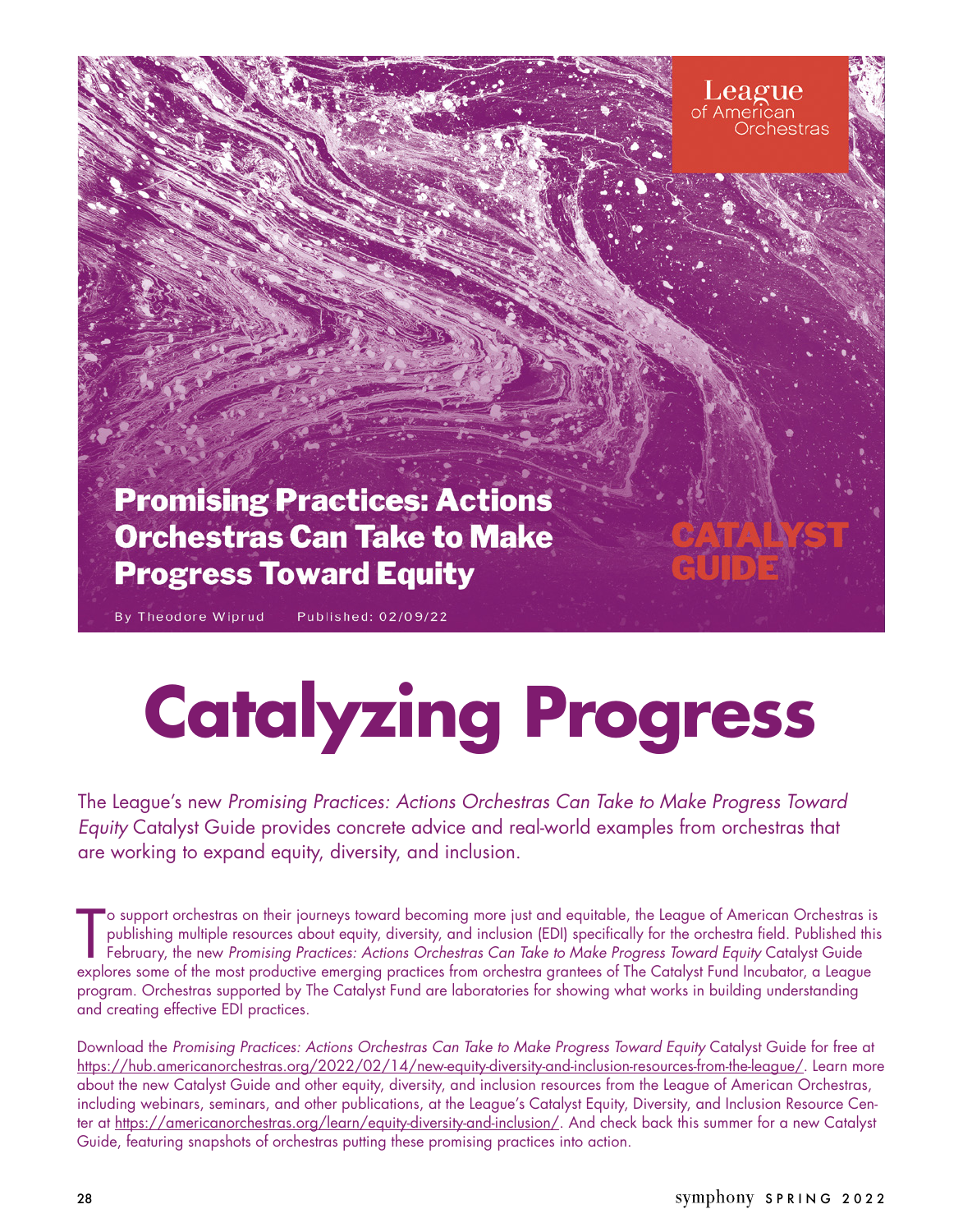### **CATALYST GUIDE**

*Promising Practices: Actions Orchestras Can Take to Make Progress Toward Equity* By Theodore Wiprud

This Catalyst Guide highlights concrete actions that your orchestra can take to support its equity, diversity, and inclusion (EDI) journey. The actions characterize the work of The Catalyst Fund Incubator orchestra grantees that were identified as making tangible progress towards their EDI goals.

The Catalyst Fund Incubator is a program of the League of American Orchestras that empowers Leaguemember orchestras to create a culture of inclusivity, and ultimately to nurture and sustain the diversity they seek. Orchestras supported by The Catalyst Fund are laboratories for showing us what works in building understanding and creating effective EDI practices.

## **ORGANIZE**

#### **1. Reallocate Resources**

Action Items

- Devote time, money, and staff across all departments.
- Make a commitment to the long haul and to fundamental change.

Most Catalyst orchestras faced severe budget cuts during the pandemic, but still invested money in the EDI process – far beyond the Catalyst grant itself. They had found that without investment, change never came.

*"Don't pretend you can do this without reallocation." –Jonathan Martin, President and CEO, Cincinnati Symphony Orchestra*

#### **2. Shake Up Power Dynamics**

Action Items

- Empower all levels of staff, alongside musicians and board, to speak and be heard from their own experiences and perspectives.
- At the same time, maintain unequivocal executive focus on the issue, with a designated executive-level EDI leader.

Too often, staff members of color, whose voices are critical to this effort, tend to be on lower rungs of the org chart. However, when all staff and musicians feel agency, many orchestras report increased engagement across the organization, supporting progress in EDI and more. Some orchestras have created positions with titles like Chief Diversity and Inclusion Officer, but the title may be less important than enabling a member of senior management to spend significant time to keep the process moving forward.

*"A shift of power dynamics is the beginning of actual antiracist change." –Lori Adams, Crossroads Antiracism Facilitator, working with the New World Symphony*

#### **3. Build Structure**

Action Items

- Create a steering committee with board, staff, and musicians that meets regularly.
- Spin off ad hoc task forces and affinity groups around different social identities.
- Empower committee members as EDI champions in their everyday work.

Cross-functional leadership can take various forms: separate, coordinated working groups or one grand body. Specialized training for EDI leadership helps. Spin-off groups enable a wide range of voices to be heard around gender, ableism, ageism, and more. Many participants may feel empowered as change agents back in the office, the orchestra, or the board room.

*"Once you get some momentum, you need structure so your team can stick to a schedule." –Christina Salerno, Executive Director, Illinois Philharmonic Orchestra*

#### **4. Audit All Departments and Systems**

Action Items

- Conduct a comprehensive EDI audit covering policies, practices, and communications across all departments.
- Base the audit on shared language and understanding, which takes time to achieve.

Every aspect of an orchestra's work, from finance to artistic production to development, must be involved in systemic change. But an audit or major adjustment of policies and practices that is carried out before building shared understanding is unlikely to surface what needs fixing.

*"We used to have more boundaries, but we've reached a point where [EDI] is part of everything." –Caen Thomason-Redus, Senior Director of Community and Learning, Detroit Symphony Orchestra*

# **SET A COURSE**

## **5. Create a Plan**

Action Items

- Detail responsibilities and outcomes.
- Set a baseline and an imagined future, using metrics both quantitative and qualitative.
- Take opportunities to recognize and celebrate change.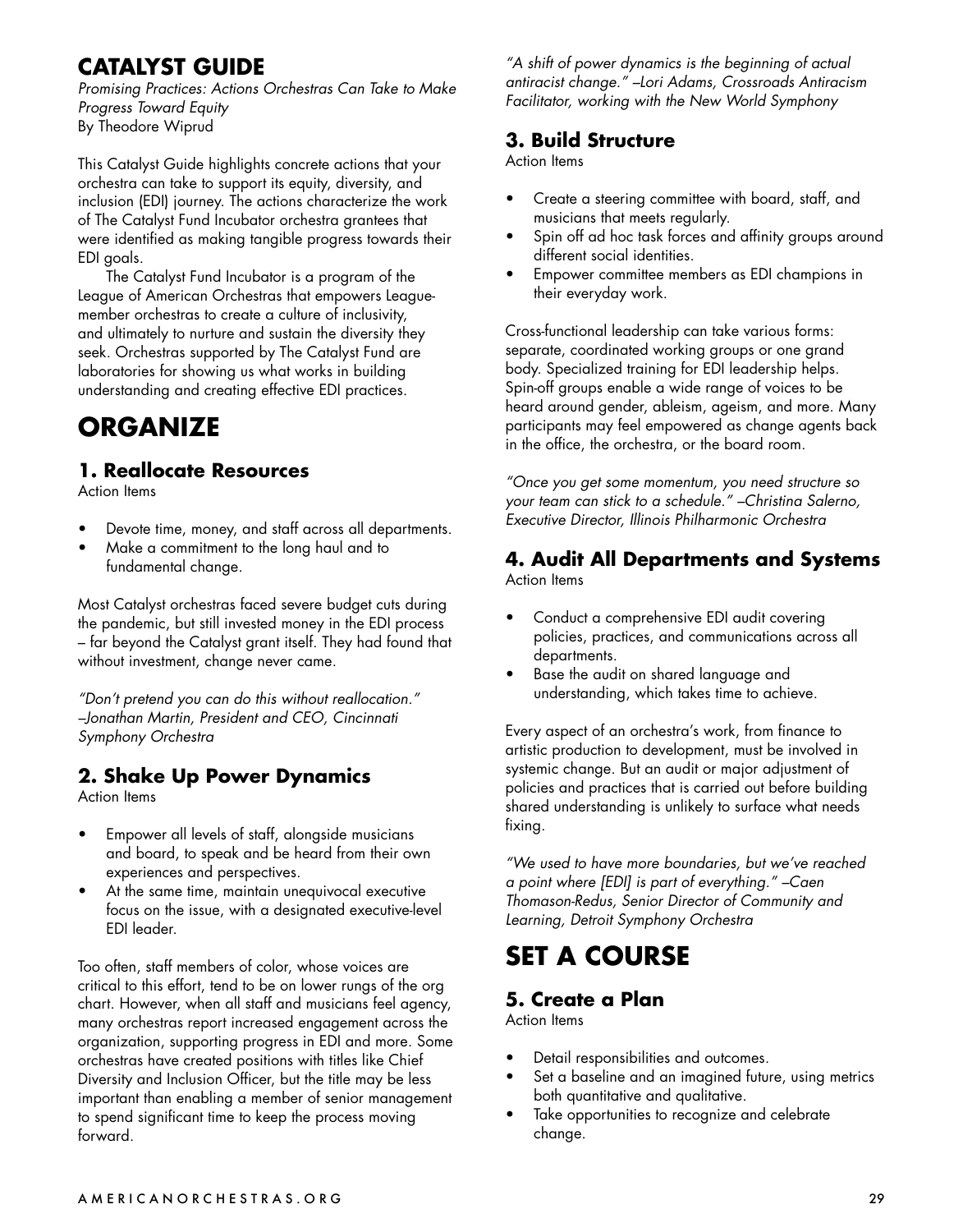Change requires a way of recognizing progress. You can track numbers of people on committees or representation in the orchestra, board, or staff. Signs of culture change also appear in qualitative shifts like the quality of conversations or the empowerment of formerly quiet colleagues. But take care to root benchmarks in learning, mutual trust, and collaboration, lest they in effect reinforce established hierarchies and deny the opportunity for more radical change.

*"EDI moved from high ideals to action when we created a detailed implementation plan with more than sixty specific actions to take over three years, with timelines and budgets for each item." –David Snead, President and CEO, Handel and Haydn Society*

#### **6. Be Accountable**

Action Items

- Include the board in devising and approving an EDI plan.
- Set EDI performance goals for the board, departments, and individual employees.

The board time and focus required to develop and approve an EDI plan can overcome concerns about priorities and mission. EDI progress becomes a standing agenda item on the way to a board-adopted strategic plan. Goals set for functional areas can be implemented in individual performance goals set by mutual agreement based on shared understandings.

#### **7. Bring in an Expert**

Action Items

- Engage an EDI professional for external perspective and a theory of change.
- Match specific consultants to your orchestra and your stage of work.
- Expect executive coaching to help handle pitfalls and stay on mission.

Years of good intentions can finally be put into action when an EDI professional comes on the scene. A good consultant provides professional guidance through a well-defined process for change, and safe spaces for all to be heard. Whether consultants have a deep background in orchestras or in a particular community, it's incumbent on them to do their homework. Confidence in the consultant's knowledge, targeting the scope to the consultant's strengths, and sequencing consultants as the orchestra's work progresses, are factors for success.

*"They got what H&H needed. They had a template and a process and pushed us." –David Snead, President and CEO, Handel and Haydn Society*

#### **8. Educate Sequentially**

Action Items

- Meet people where they are.
- Begin by "leveling" everyone for shared vocabulary and history.
- Sequence topics and experiences to keep everyone growing.

Truly effective antiracist learning takes place over a period of years. Some learners will not be pushed too fast. In time, when common ground has been established, groups can break out for topics of special interest to their constituency or even related "elective" topics.

*"People are on a continuum, and it's difficult to keep the work moving forward in a way that brings people along. Some may be ready to move quicker, but the intent is that we get as many people as possible to move forward in the work. Backlash can be real, and sometimes it is necessary to allow those who truly are not ready for next steps to leave the organization. But ideally, we are trying to build a shared understanding demonstrating meaningful purpose." –Christina Salerno, Executive Director, Illinois Philharmonic Orchestra*

# **ENGAGE**

#### **9. Achieve Early Results**

Action Items

- Inspire participation and trust through early wins even small wins.
- Show the community you are serious through simple public-facing changes.
- Celebrate ancillary benefits like new donors and more engagement among staff or with your community.

While patience is a virtue in this long game, any early, visible results show that change is possible and good for the institution. In many orchestras, the first steps can be in programming, artists, and substitute players. But wins can come in many forms, including new revenue streams.

*"Drive fast where you see an opening." –Karen Philion, President and CEO, Virginia Symphony Orchestra*

#### **10. Target Community Engagement**

Action Items

- Recruit external stakeholders to committees and as partners.
- Don't expect external buy-in until you have made real internal progress.
- In time, move beyond "symbolic" change to real equity in the community.